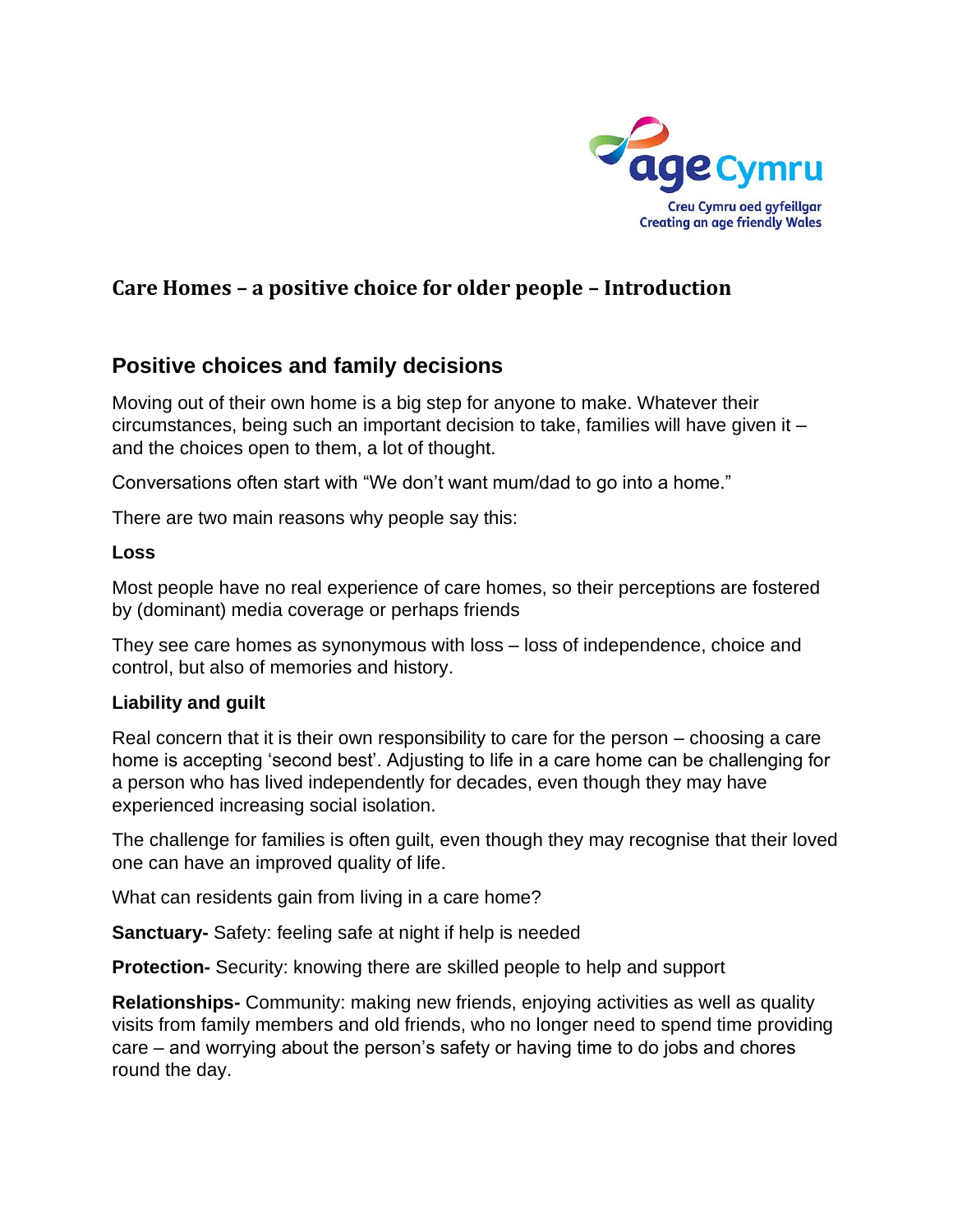**Wellbeing-** Wellbeing is made up of five principle needs Physical, Mental, Social, Emotional and Spiritual. Good care homes understand these needs well and support a positive culture of care that promotes wellbeing for the residents, their families and staff.

**Peace of mind-** Care homes are as individual as the people who live in them. It is not really about the building being fit for purpose, or nicely decorated. Although these are important of course, what is more essential is the quality of the relationships between residents and their families and the staff that underpin good care. A contented resident is a contented family. Families with loved ones living in good care homes can enjoy being with their loved ones, knowing that their needs – and preferences, are being actively and compassionately supported.

#### **The Senses Framework**

The Six Senses Framework is a method to provide high quality care for older people living in care settings. It was proposed by Mike Nolan and Sue Davis

from Sheffield Hallam University and is widely recognised as a framework to provide excellent levels of care. It is split into two distinct yet closely related areas, firstly ways to improve care and second to help residents and carers.

### Security - to feel safe

Belonging - to feel part of a valued group, to maintain or form important relationships

**Continuity - to be able to** make links between the past, present and future

**Purpose -** to enjoy meaningful activity, to have valued goals

Achievement - to reach valued goals to satisfaction of self and/or others

Significance - to feel that you 'matter' and are valued

**Quality of care**